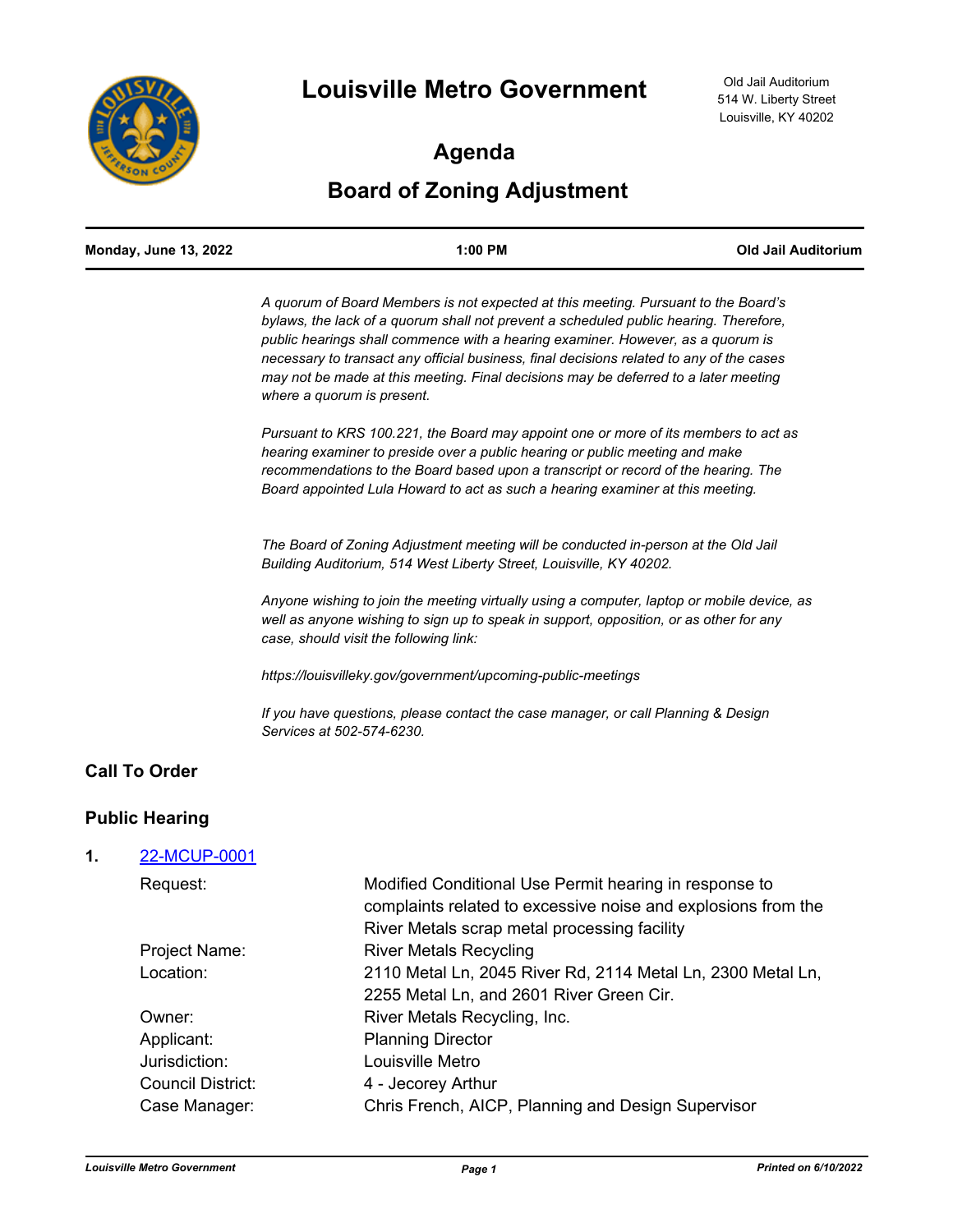## **2.** [22-VARIANCE-0024](http://louisville.legistar.com/gateway.aspx?m=l&id=/matter.aspx?key=60179)

#### CONTINUED TO A DATE UNCERTAIN

| Request:                 | Variance to allow an accessory structure to encroach into the |
|--------------------------|---------------------------------------------------------------|
|                          | side yard setback                                             |
| Project Name:            | <b>Highland Avenue Variance</b>                               |
| Location:                | 1308 Highland Avenue                                          |
| Owner/Applicant:         | Gary Hibbeln & Stacey Mefford                                 |
| Jurisdiction:            | Louisville Metro                                              |
| <b>Council District:</b> | 8 - Cassie Chambers Armstrong                                 |
| Case Manager:            | Heather Pollock, Planner I                                    |
|                          |                                                               |

## **3.** [22-CUP-0053](http://louisville.legistar.com/gateway.aspx?m=l&id=/matter.aspx?key=60054)

Request: Conditional Use Permit to allow a short term rental of a dwelling unit that is not the primary residence of the host Project Name: Floyd Street Short Term Rental Location: 1338 S. Floyd Street Owner: CRE Development, LLC Applicant: Matthew Chaudoin Jurisdiction: Louisville Metro Council District: 6 - David James Case Manager: Fig. 2016 Heather Pollock, Planner I

## **4.** [22-CUP-0080](http://louisville.legistar.com/gateway.aspx?m=l&id=/matter.aspx?key=60656)

Request: Conditional Use Permit to allow a short term rental of a

|                   | dwelling unit that is not the primary residence of the host |
|-------------------|-------------------------------------------------------------|
| Project Name:     | <b>River Road Short Term Rental</b>                         |
| Location:         | 7071 River Road                                             |
| Owner:            | Deborah Gill                                                |
| Applicant:        | Deborah Gill                                                |
| Jurisdiction:     | Louisville Metro                                            |
| Council District: | 16 - Scott Reed                                             |
| Case Manager:     | Heather Pollock, Planner I                                  |

## **5.** [22-CUP-0083](http://louisville.legistar.com/gateway.aspx?m=l&id=/matter.aspx?key=60655)

#### CONTINUED TO A DATE UNCERTAIN

| Request:          | Conditional Use Permit to allow a short term rental of a    |
|-------------------|-------------------------------------------------------------|
|                   | dwelling unit that is not the primary residence of the host |
| Project Name:     | Henry Firpo Street Short Term Rental                        |
| Location:         | 721 & 723 Henry Firpo Street                                |
| Owner:            | ParsII On Firpo, LLC                                        |
| Applicant:        | <b>Conner Parsons</b>                                       |
| Jurisdiction:     | Louisville Metro                                            |
| Council District: | 4- Jecorey Arthur                                           |
| Case Manager:     | Heather Pollock, Planner I                                  |